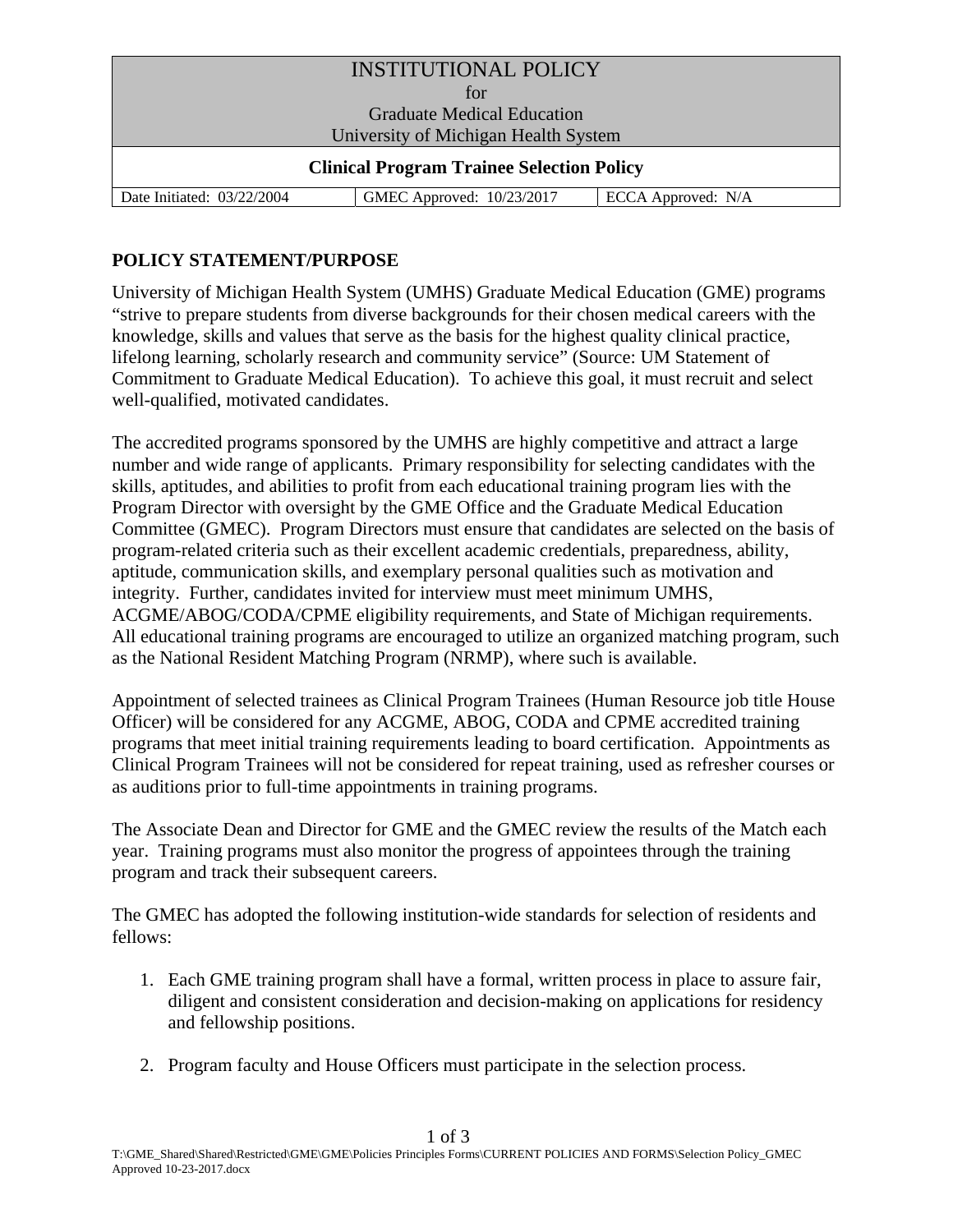- 3. The selection process must include appropriate due diligence by the training program prior to making an offer to the applicant. Appropriate due diligence includes consultation with the GME Office when an application, or subsequent due diligence, raises concerns or "red flags" regarding the applicant. It is understood that the GME Office may refer the application for further review by the GMEC *prior to* the training program extending an offer.
- 4. Each GME training program must have selection criteria in place that are consistent with University policy, all applicable laws, ACGME, or other accreditation, Institutional Requirements (IV.A.), and any other relevant Program Requirements.\* These criteria must be in a written program policy. All applicants must be able to document completion of any prerequisite educational and clinical training requirements.
- 5. All training programs are expected to ensure the validity of academic credentials, including training history, and invite for interview only those applicants who meet the guidelines of this Policy and the training program's Selection Policies. Training programs shall provide a copy of the Appointment Agreement that the applicant will be expected to sign if he/she matches into the training program if such Appointment Agreement is available, or a copy of the Appointment Agreement that is currently in use. Programs also must provide all institutional policies to an applicant regarding eligibility for appointment to a residency/fellowship position. For those programs participating in the Match, the Appointment Agreement and all other information must be communicated to interviewees in writing prior to the Rank Order List certification deadline.
- 6. Mandatory institutional selection criteria include, but are not limited to:
	- a. An applicant for postgraduate training must be a graduate of an acceptable medical school. A listing of colleges and universities for which degrees will be accepted by the UMHS is regularly updated by the State of California and must be checked prior to the applicant being invited to interview as well as prior to an offer letter being sent to an applicant. Candidates who have graduated from medical schools not found on the California approved list will not be considered for a Clinical Program Trainee position in an ACGME accredited training program at UM. A school must be on the approved list; affiliation with a school on the approved list is NOT sufficient.
	- b. A doctor of osteopathy applicant must be a graduate of a medical school that has been accredited by the American Osteopathic Association (AOA). This list is regularly updated by the AOA and maintained on the AOA website. If a doctor of osteopathy did not attend a school from the AOA list, the candidate will not be considered for a Clinical Program Trainee position at UM.

The lists may be found at:

http://www.mbc.ca.gov/Applicants/Medical\_Schools/Schools\_Recognized.aspx www.osteopathic.org/inside-aoa/about/affiliates/Pages/osteopathic-medicalschools.aspx